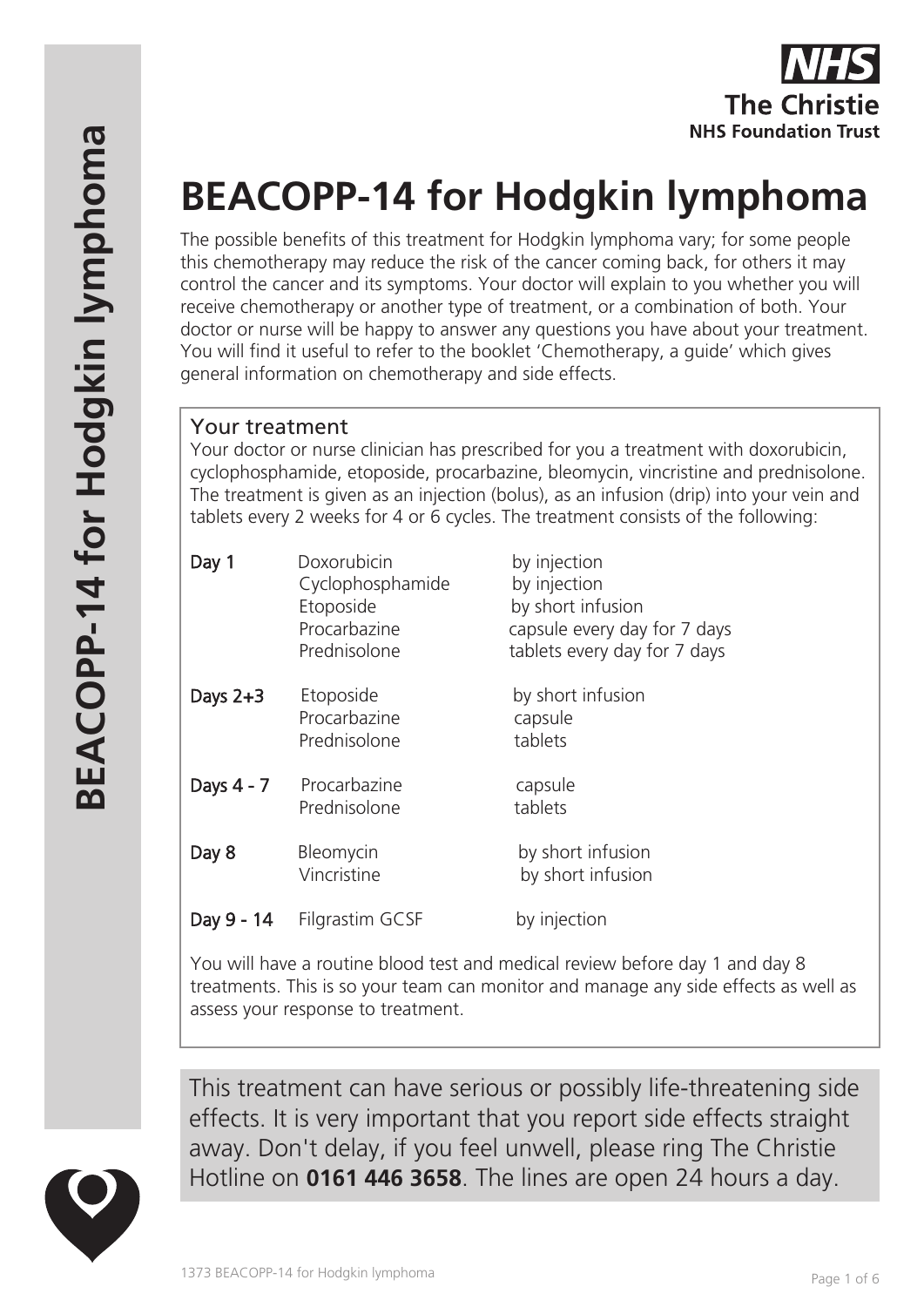• Take your **prednisolone** tablets with breakfast in the morning, not on an empty stomach as they may cause indigestion. It is also better to take them earlier in the day since they can make you feel more alert and prevent sleep.

• You must not drink alcohol or eat certain foods (see the medicine information leaflet with capsules) while you are having the **procarbazine** capsules and for 48 hours after finishing them. These capsules can cause a reaction which may make you vomit, experience headaches, dizziness or drowsiness.

• As you have Hodgkin lymphoma, if you need a blood or platelet transfusion, the blood transfusion laboratory will select 'irradiated' blood. This is to reduce the risk of a serious reaction. We will give you more information about this.

#### Possible side effects

Chemotherapy can cause many different side effects. Some are more likely to occur than others. Everyone is different and not everyone gets all the side effects. Most side effects are usually temporary, but in some rare cases they can be life-threatening. It is important to tell your hospital doctor or nurse about any side effects so they can be monitored and, where possible, treated.

# Common side effects (more than 1 in 10)

## • Increased risk of serious infection

You are vulnerable to infection while you are having chemotherapy. Minor infections can become lifethreatening in a matter of hours if left untreated. Symptoms of infection include fever, shivering, sweats, sore throat, diarrhoea, discomfort when you pass urine, cough or breathlessness. We recommend that you use a digital thermometer so you can check your temperature. You can buy one from your local pharmacy.

#### If you feel unwell, you have symptoms of an infection or your temperature is 37.5ºC or above, or below 36ºC contact The Christie Hotline straight away.

## • Anaemia (low number of red blood cells)

While having this treatment you may become anaemic. This may make you feel tired and breathless. Let your doctor or nurse know if these symptoms are a problem. You may need a blood transfusion.

#### • Bruising or bleeding

This treatment can reduce the production of platelets which help the blood clot. Let your doctor know if you have any unexplained bruising or bleeding, such as nosebleeds, bloodspots or rashes on the skin, or bleeding gums. You may need a platelet transfusion.

## • Lung function (Warning!)

Bleomycin may cause some changes to your lung tissue. Report any cough or breathlessness to your doctor without delay.

#### • Flu-like symptoms (Warning!)

Bleomycin may cause flu-like symptoms such as fever, aches and pains and shivering about 3 to 5 hours after it is given. These symptoms are temporary and should go within 12 to 24 hours. Paracetamol will help. If your symptoms persist or are particularly severe, please contact The Christie Hotline on 0161 446 3658 as these symptoms can also be a sign of infection or sepsis. Inform them when you had the chemotherapy and they will provide you with the appropriate advice.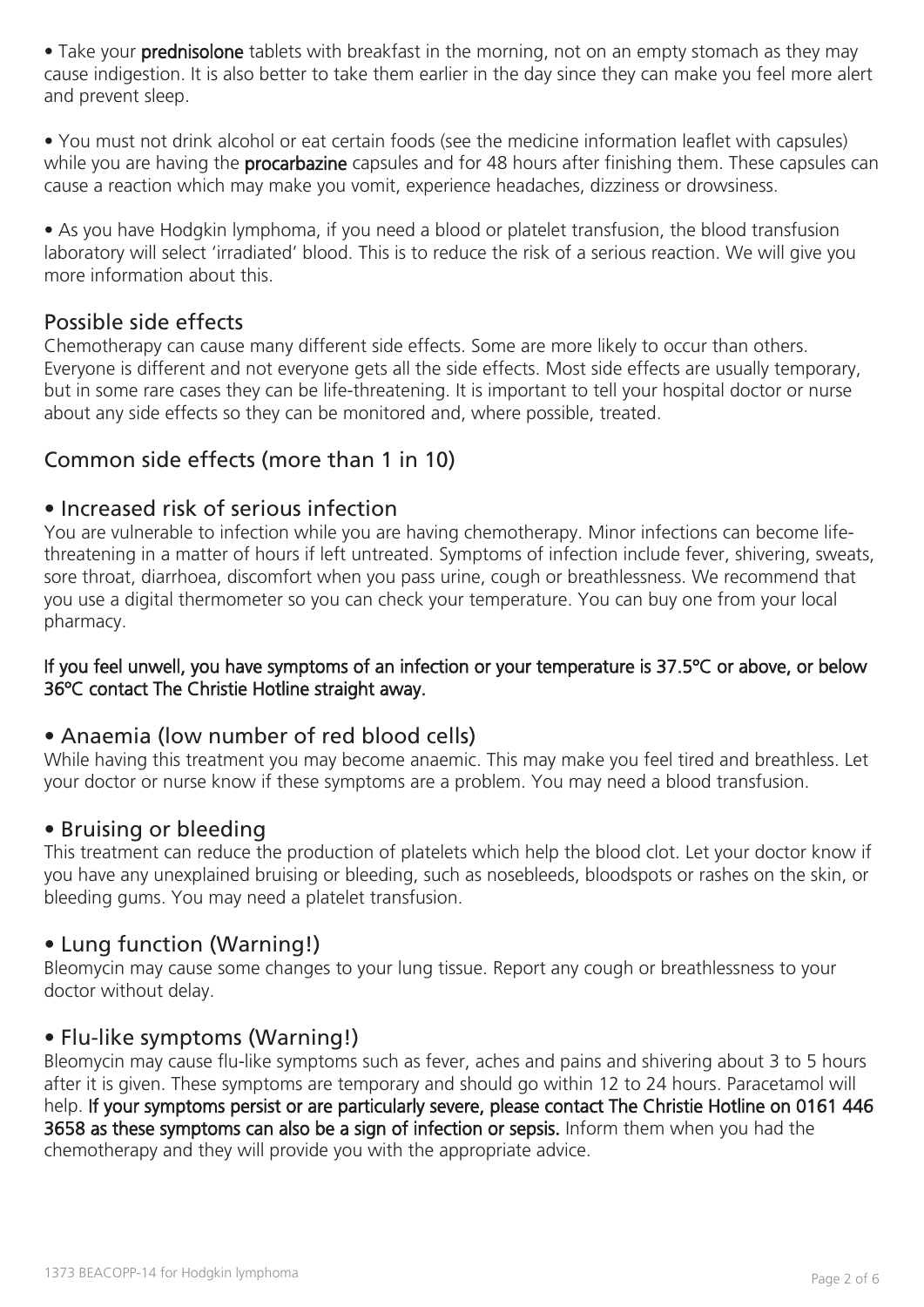# • Changes to bowel habits

 Vincristine as well as some anti-sickness tablets can cause constipation. Try to drink plenty of fluids and eat foods high in fibre. Report this to your hospital doctor who may prescribe a suitable laxative. Ask the staff for a copy of The Christie booklet 'Eating: help yourself' which has useful ideas about diet when you are having treatment.

This treatment can also cause diarrhoea. Report this to your hospital doctor who may prescribe suitable medication once an infection has been ruled out. You may be asked to provide a stool sample.

#### • Mood changes

Prednisolone tablets can affect your mood. This may result in mood swings and irritability. You may also have difficulty in sleeping. You may feel very energetic and have a good appetite when you take the tablets, and then lethargic and low in mood when you stop. If you experience this side effect and find it hard to tolerate, you should discuss it with your doctor.

#### • Nausea and vomiting (sickness)

The severity of this varies from person to person. Anti-sickness medication will be given along with your chemotherapy to prevent this. You will also be given anti-sickness tablets to take at home. If you continue to feel or be sick, contact your GP or this hospital, because your anti-sickness medication may need to be changed or increased.

#### • Hair loss

Hair loss is usually total but this depends on the number of cycles of chemotherapy you have. The hair falls out gradually 10 to 14 days following your first course of treatment. The time scale varies from person to person. Please remember that this is a temporary side effect and your hair will grow back when your treatment is completed. Very rarely, hair loss may be permanent.

The cancer information centre offers a coping with hair loss service to all patients where support, information and advice will be given. Drop in, contact 0161 446 8100 or email informationcentre@christie.nhs.uk. Information about the wig service can also be found here and vouchers for wigs can also be obtained for eligible patients. The wig room provides a drop in service, please see The Christie leaflet 'The wig fitting service' for further information.

The Maggie's Centre runs a Talking Heads hair loss support workshop for anyone who is experiencing hair loss (both men and women). These sessions cover the practicalities of hair loss as well as offering support with its emotional impact. Contact Maggie's on 0161 446 4848 or email manchester@maggiescentres.org.

#### • Lethargy

Some chemotherapy may make you feel tired and lacking in energy. It can be frustrating when you feel unable to cope with routine tasks. If you do feel tired, take rest and get help with household chores. If necessary, take time off work. Gentle exercise such as walking can be beneficial.

## • Skin and nails

This treatment can sometimes cause a rash, skin sensitivity and/or blistering to the hands and feet. Report this to your doctor if this happens. Sometimes as a result of the chemotherapy, your skin may appear darker in colour or lightly tanned, especially around the joints. This is known as hyperpigmentation. Asian and African-Caribbean people may develop noticeable light patches on their skin. Your nails may also discolour or become brittle during treatment. The skin and nails will usually return to normal when treatment is finished.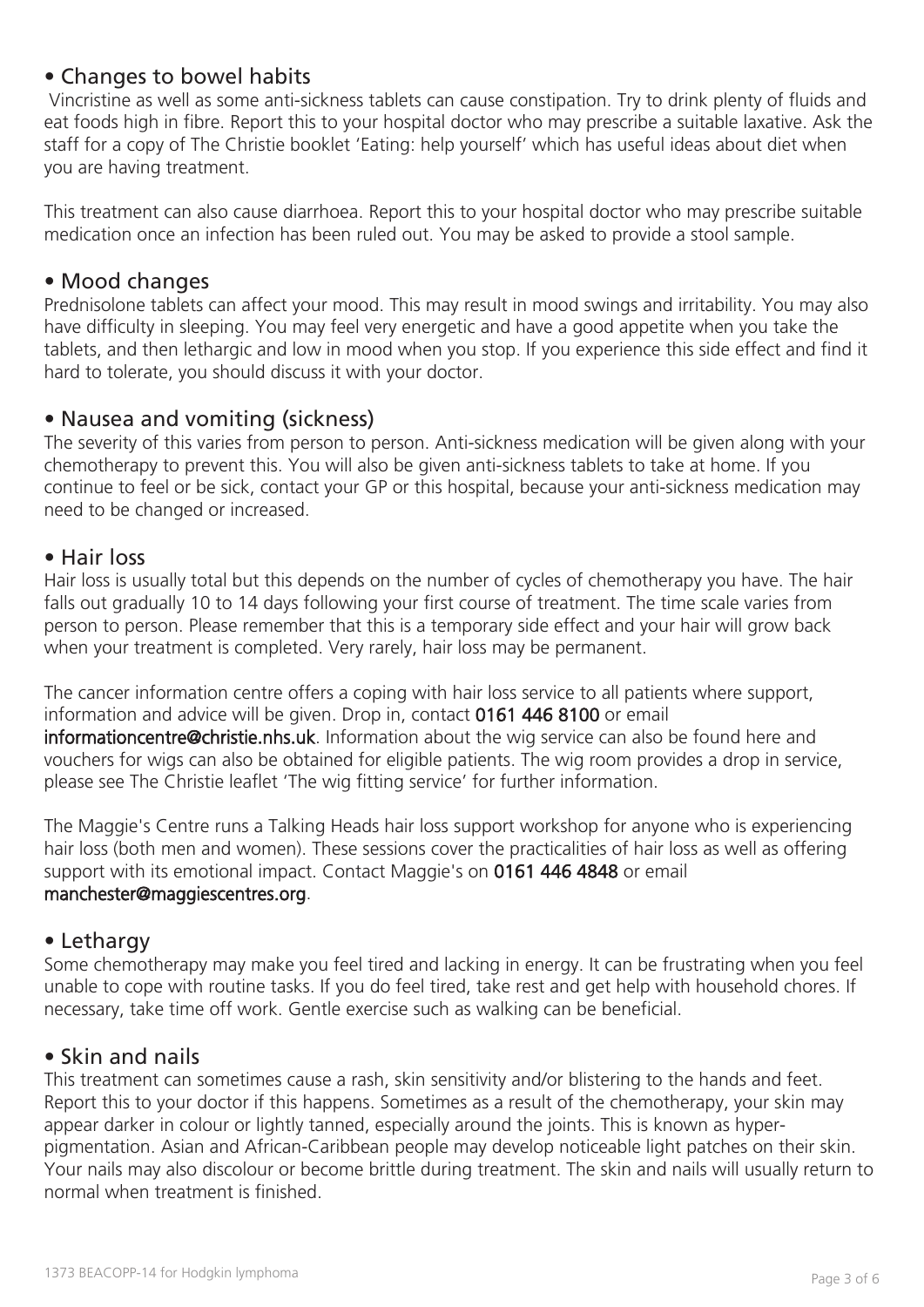# • Irritation of the bladder

Cyclophosphamide may cause a burning sensation or irritation on passing urine because the medicine irritates the bladder wall. When you have cyclophosphamide, try to drink plenty of fluids throughout the day and for 72 hours afterwards. Also, try to pass urine as soon as the urge is felt. Tell your doctor or nurse as soon as possible if you have this side effect.

#### • Tingling and numbness in the fingers or toes/muscle weakness

This is common but is usually only mild and temporary. It can sometimes last for some time or become permanent. Sometimes you may also have difficulty controlling the muscles in your arms and legs or your balance. Please report these symptoms to your doctor on your next hospital visit.

#### • Eye irritation

We will give you eye drops to try to prevent this, but please let your doctor or nurse know if your eyes feel uncomfortable.

#### • Urine discolouration

Doxorubicin because of its red colour, may discolour your urine red or pink for up to 24 hours following treatment. This is perfectly normal and nothing to worry about.

#### Uncommon side effects

#### • Blood sugar

Prednisolone may cause your blood sugar to rise. If you are diabetic then you may need to increase the dose of any diabetic medication you take (insulin or tablets). You should discuss this with your doctor before starting the chemotherapy. Prednisolone can also induce diabetes in people not known to have this disease. This is normally reversible although you may need to take some diabetic medication while you are having chemotherapy.

#### • Sore mouth and altered taste

Your mouth may become sore or dry, or you may notice small mouth ulcers during this treatment. Drinking plenty of fluids and cleaning your teeth regularly and gently with a soft toothbrush can help to reduce the risk of this happening. We can prescribe a mouthwash for you to use during treatment. You can dilute this with water if your mouth is sore. Ask your doctor or nurse for further advice. There is also general mouth care information in the chemotherapy booklet. If you continue to have a sore mouth, please contact The Christie Hotline. You may also develop a strange taste sometimes described as metallic or bitter. A strongly flavoured sweet or mint will help to disguise this. Normal taste will usually return after the treatment finishes.

# Rare side effects (less than 1 in 100)

#### • Extravasation

Extravasation is when chemotherapy leaks outside the vein. If you develop redness, soreness or pain at the injection site at any time, please let us know straight away.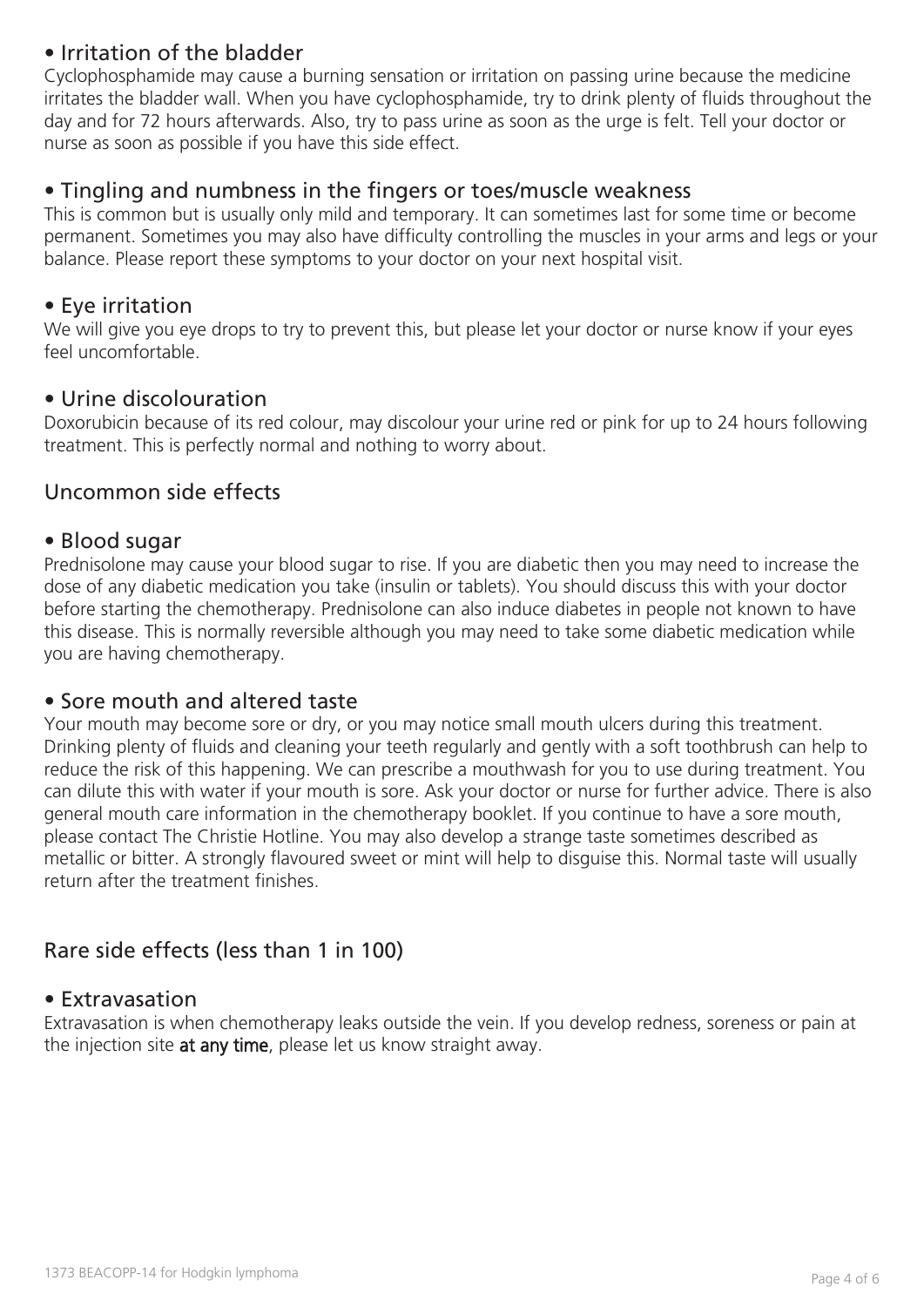# Serious and potentially life threatening side effects

In a small proportion of patients, chemotherapy can result in very severe side effects which may rarely result in death. The team caring for you will discuss the risk of these side effects with you.

Chemotherapy may cause changes in the muscle of the heart. This can affect how the heart works. The effect on the heart depends on the dose given. It is very unusual for the heart to be affected if you have standard doses. Tests to see how well your heart is working may sometimes be carried out before the chemotherapy is given.

# Sex, contraception and fertility

Protecting your partner and contraception: We recommend that you or your partner use a condom during sexual intercourse while you are having the course of chemotherapy. Chemotherapy is dangerous to unborn babies and this will also protect you and your partner from any chemotherapy drugs that may be present in semen and in the vagina. If you suspect that you may be pregnant please tell your doctor immediately.

Fertility: This chemotherapy may affect your ability to have children. Your doctor or nurse should have discussed this with you. If not, please ask them before you start treatment.

## Late side effects

Some side effects may become evident only after a number of years. In reaching any decision with you about treatment, the potential benefit you receive from treatment will be weighed against the risks of serious long term side effects to the heart, lungs, kidneys and bone marrow. With some drugs there is also a small but definite risk of developing another cancer. If any of these problems specifically applies to you, the doctor will discuss these with you and note this on your consent form.

## **Contacts**

If you have any general questions or concerns about your treatment, please ring the area where you are having treatment:

Haematology day unit - 0161 446 3924 Lymphoma clinical nurse specialists - 0161 446 8573

Lymphoma secretaries - 0161 446 3753 - Professor Radford/Dr Linton 0161 446 8574 - Professor Illidge 0161 446 3956 - Dr Smith 0161 446 3332 - Professor Cowan 0161 446 3302 - Dr Harris/Dr Chan 0161 446 3869 - Dr Bloor

Palatine treatment ward - 0161 446 3960/3961 General enquiries - 0161 446 3000

Your consultant is: .....................................................................

Your hospital number is: ...........................................................

Your key worker is: .................................................................…